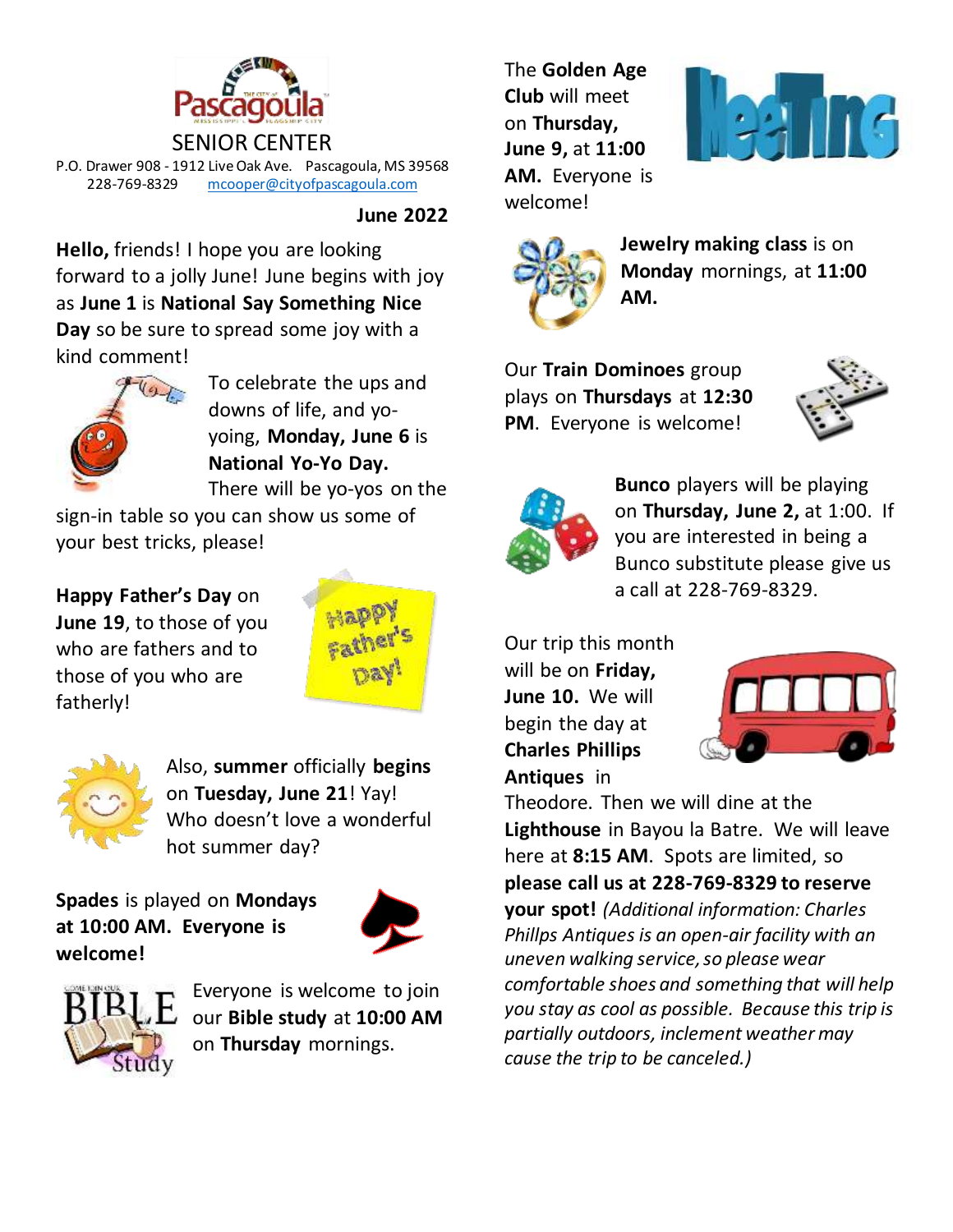

We will have an **ice cream and popcorn social** on **Wednesday, June 22,** at approximately **2:15 PM**, just after Bingo. So please join us for Bingo as well.

**Canasta** players play on **Tuesday afternoons** at **12:00 and 12:30**. Call us at 228-769-8329 to be put on the substitute list.





**Bingo** is **every Wednesday** at **1:00 PM**. Bingo is free and everyone is welcome to join us!

Following are our Bingo sponsors for June: June 8: Senior Medicare Patrol June 15: Southern Care June 22: Cross Fit Royal Coast **Thank you to our sponsors!** 



We have a **movie matinee**  every **Friday** at **1:00 PM.** Popcorn & drinks are provided. Please let us know if you have a movie suggestion. Following are

the movies for June *(subject to availability)*:

## June 3 *The Judge*

Big-city lawyer Hank Palmer returns to his childhood home where his estranged father, the town's judge, is suspected of murder. He sets out to discover the truth and along the way reconnects with the family he walked away from years before.

## June 10 *Dog*

Briggs and his companion Lulu, a Belgian Malinois, haul ass down the Pacific Coast in time to catch their best friend's and handler's funeral. One of them has a week to live; the other lives like every day is his last.

# June 17 *Unchartered*

Street-smart Nathan Drake is recruited by seasoned treasure hunter Victor "Sully" Sullivan to recover a fortune amassed by Ferdinand Magellan, and lost 500 years ago by the House of Moncada.

#### June 24 *Les Miserables*

Against the backdrop of France at a time of civil unrest, this is the story of Jean Valjean, a former convict unable to escape his past life. His future is threatened by his nemesis, the chilling police officer and former prison guard Javert, who is determined to bring him to justice. As revolution ignites on the streets of Paris, Jean Valjean begins an epic journey towards self-acceptance, redemption, and love.

# **Tuesday, June 21, Mobile's Singing**

**Children** will kickoff their Summer Concert Tour at the Pascagoula Senior Center at **9am**. This event is free andwill be open to the public. Please come support this talented group of children!



Mobile's Singing Children presents its Summer Concert Tour "Music Changes the World"

June 21 | 9:00 am Pascagoula Senior Center 1912 Live Oak Ave. Pascagoula, MS

June 23 | 7:00 pm Clearlake Presbyterian Church 1511 El Dorado Blvd. Houston, TX

June 22 | 7:00 pm **Galveston First** Presbyterian Church 1903 Church St. Galveston, TX

\*June 24 | 7:00 pm **First United Methodist Church** 2301 15th Street Gulfport, MS

\*Combined performance with the Mississippi Boychoir



Visit mobilesingingchildren.org | All concerts are free and open to the public